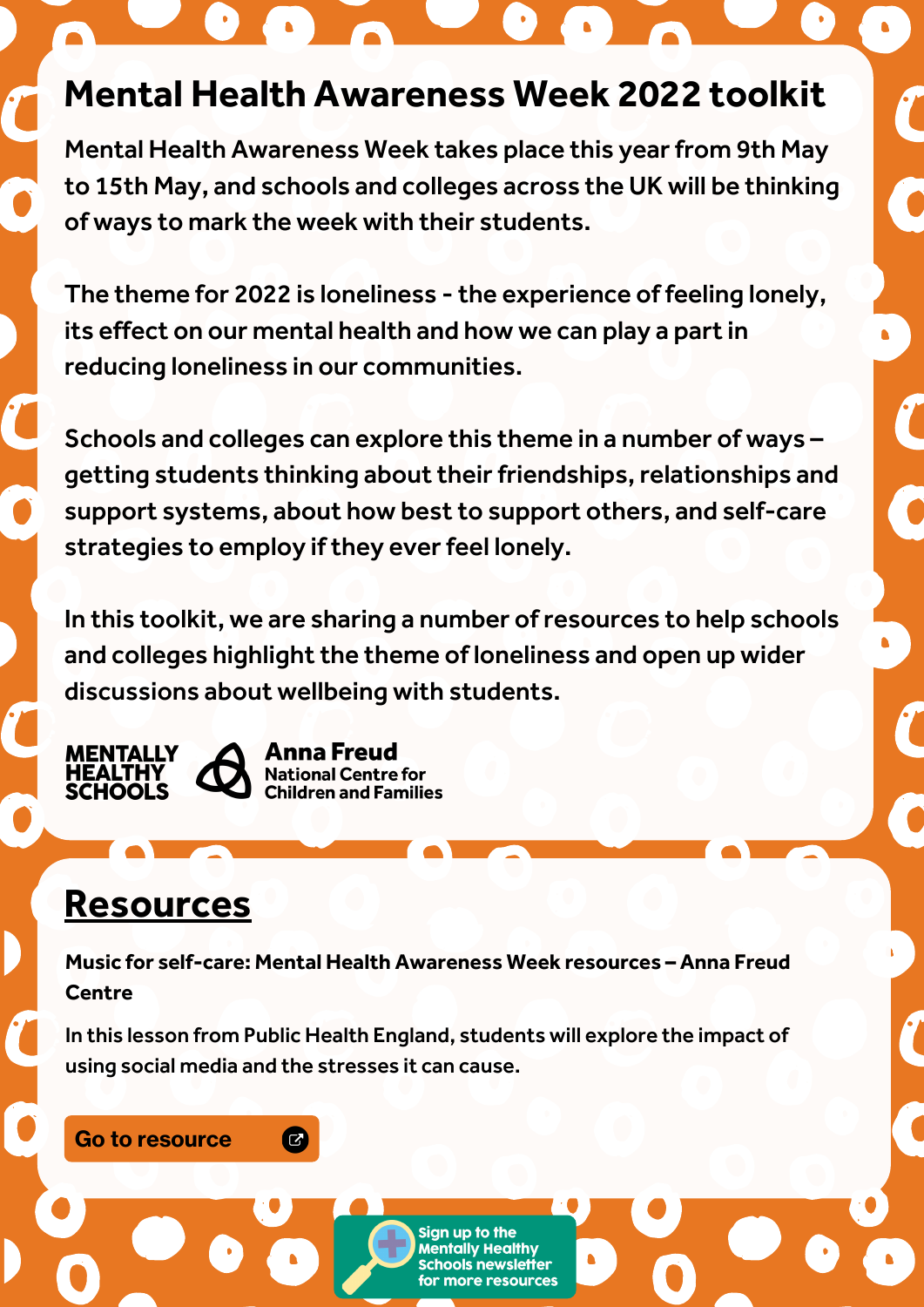#### **Finding our connections to feel less lonely - Mental Health Foundation**

A resource pack with materials and resources to support pupils tounderstand what loneliness is, how it can make us feel, and where to find support.

#### Go to [resource](https://mentallyhealthyschools.org.uk/resources/online-stress-lesson-plan-and-powerpoint/)

#### **DEAL lesson plan: supporting a friend – Samaritans**

 $\boldsymbol{C}$ 

This lesson plan helps young people think about how to support their peers who may be going through difficult times.

#### Go to [resourc](https://mentallyhealthyschools.org.uk/resources/online-sexual-harassment-guidance-for-students/)[e](https://mentallyhealthyschools.org.uk/resources/deal-lesson-plan-supporting-a-friend/)

#### **Tackling loneliness resource pack - Youth Focus NW**

 $\boldsymbol{C}$ 

 $\overline{G}$ 

 $\bullet$ 

A resource pack for young people to help them understand loneliness, the causes and effects, and what can be done to tackle it.

#### Go to [resourc](https://mentallyhealthyschools.org.uk/resources/digital-resilience-lesson-plan/)[e](https://mentallyhealthyschools.org.uk/resources/tackling-loneliness-resource-pack/)

**HeadEd: mental health lesson plans for teenagers – stem4**

HeadEd is a mental health literacy resource for secondary school students, covering topics including stress, anxiety and depression.

### Go to [resourc](https://mentallyhealthyschools.org.uk/resources/trolling-and-cyber-bullying-video/)[e](https://mentallyhealthyschools.org.uk/resources/headed-mental-health-lesson-plans-for-teenagers/)

### **Can't Talk, Write - Action for Children**

A set of 10 writing activities to help young people better express how they feel through writing.

#### Go to [resourc](https://mentallyhealthyschools.org.uk/resources/stop-speak-support-key-stage-3-and-4-school-pack/)[e](https://mentallyhealthyschools.org.uk/resources/cant-talk-write-toolkits/) Ø